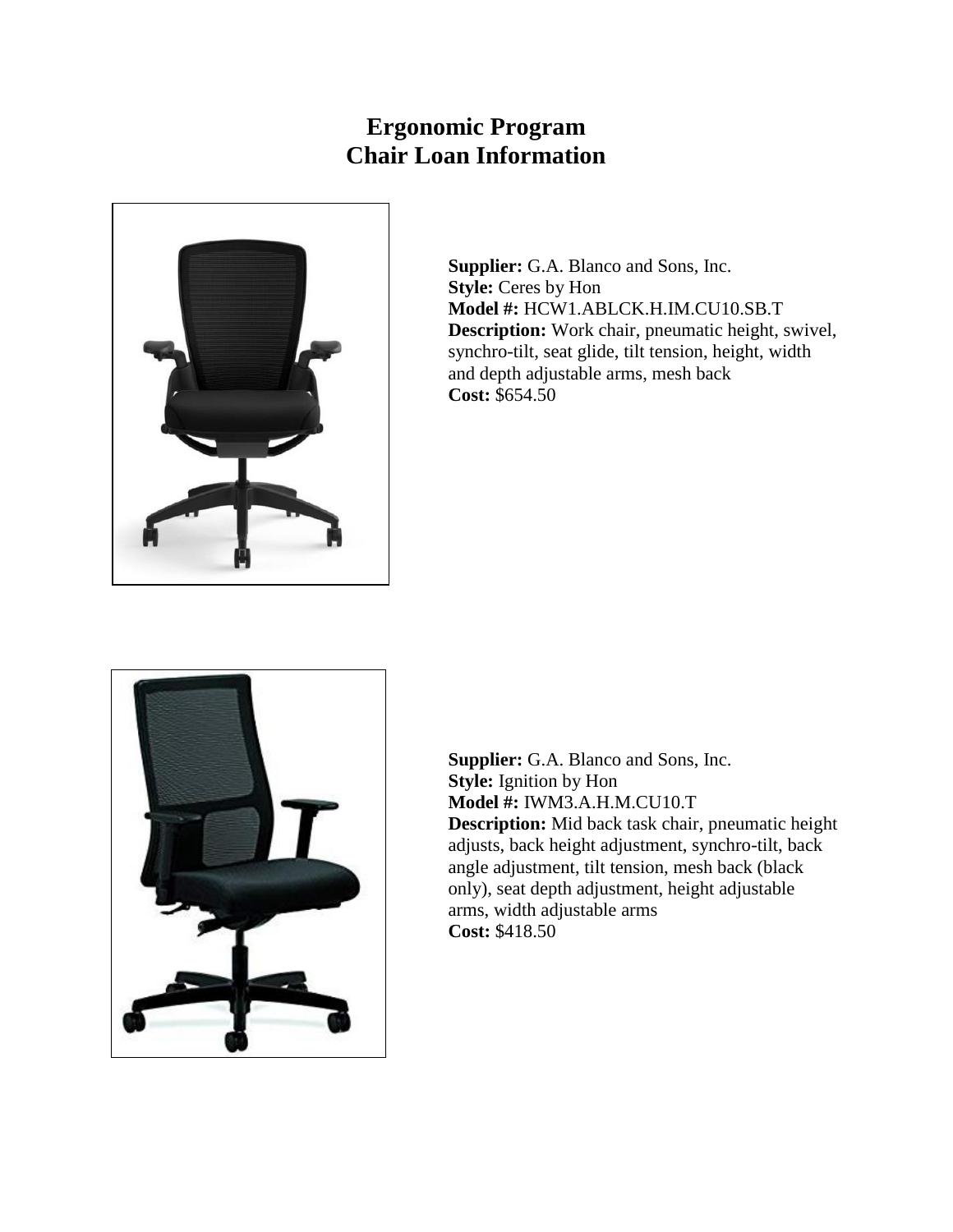

**Supplier:** G.A. Blanco and Sons, Inc. **Style:** Ignition 2.0 by Hon **Description:** Synchro-tilt, height/width adjustable arms, adjustable lumbar, adjustable height, adjustable seat depth **Cost:** \$377.50



**Supplier:** G.A. Blanco and Sons, Inc. **Style:** Nucleus by Hon **Description:** Illira Stretch M4 Back Work Chair, pneumatic, swivel, seat slide, synchro-tilt, tilt tension, tilt lock, adjustable arms **Cost:** \$465.50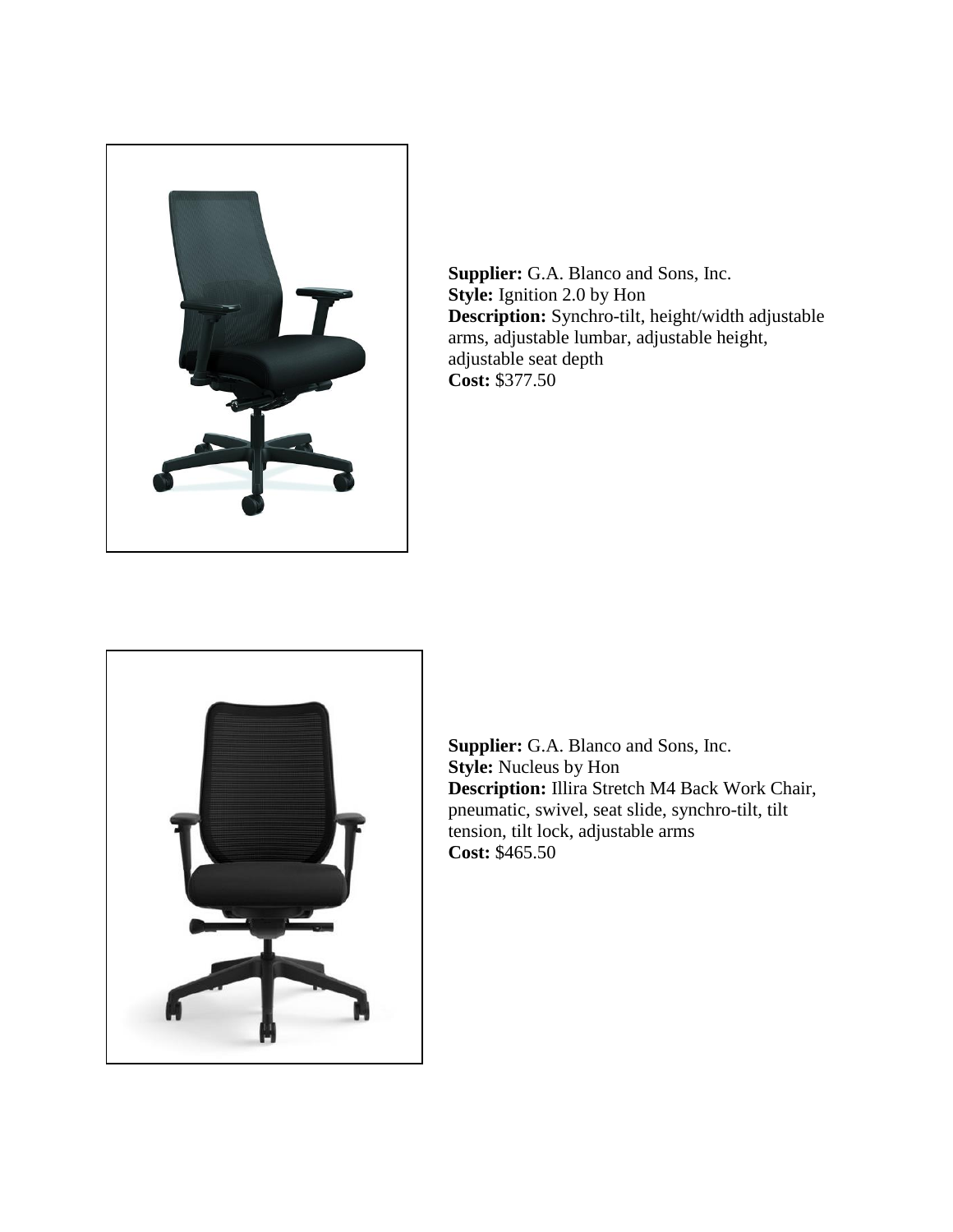

**Supplier:** G.A. Blanco and Sons, Inc. **Style:** Endorse by Hon **Description:** Task Mid Back, Ilira Stretch Mesh Back, Pneumatic Height, Syncrho-Tilt, Tilt Tension, Lumbar Support, Seat Slide, Back Angle Adjustment **Cost:** \$454.00



**Supplier:** HON **Style:** Boda by Hon **Description:** Mesh Back and Seat, Pneumatic Height, Tilt Tension **Cost:** \$426.50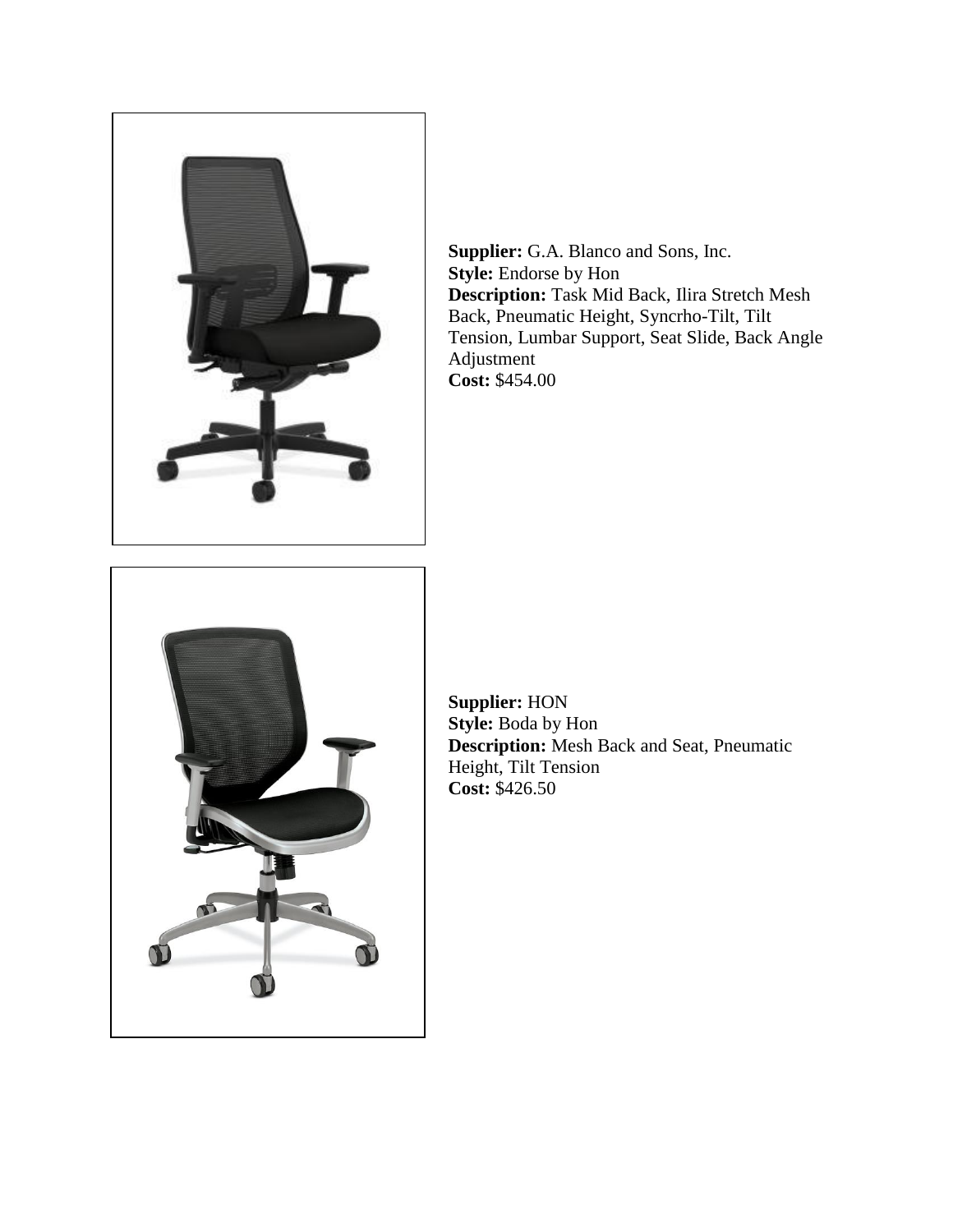

**Supplier:** G.A. Blanco and Sons, Inc. **Style:** Freedom by Humanscale **Description:** Self-adjusting recline, pivoting backrest, synchronous armrests, optional dynamic headrest, optional footrest, optional arm pads **Cost:** \$7818.95 with headrest \$695.20 without headrest



**Supplier:** Corporate Interiors **Style:** Leap by Steelcase **Description:** Standard ID 4627179-5F17, Bar Code #10329016 **Cost:** \$693.60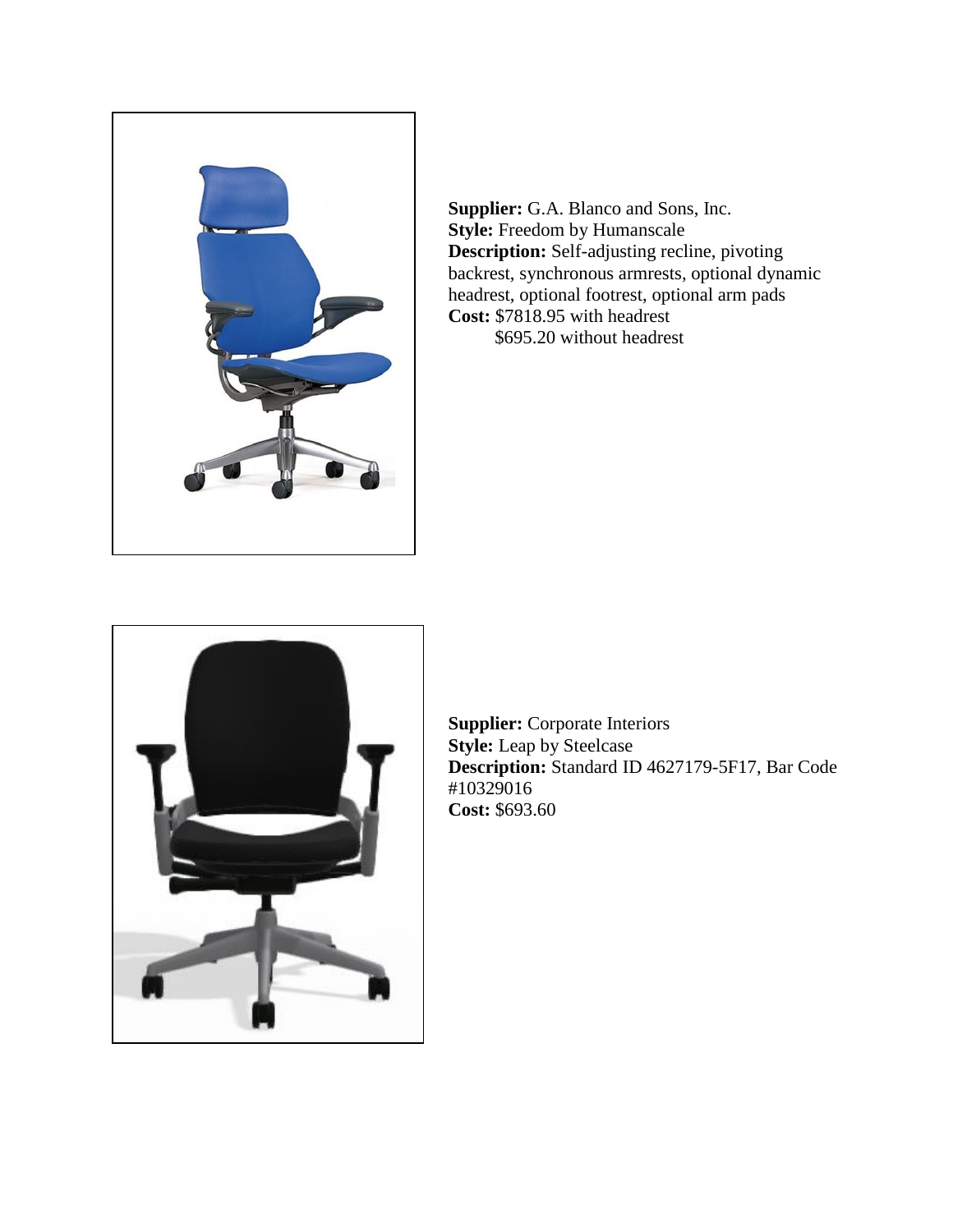

**Supplier:** Corporate Interiors **Style:** Think by Steelcase **Description:** Back flexors, dual-energy adjustable lumbar, weight-activated mechanism, adjustable arms, recline tension with comfort dial, adjustable seat depth **Cost:** \$589.44



**Supplier:** Corporate Interiors **Style:** Amia by Steelcase **Description:** Back flexors, adjustable lumbar, adjustable arms, adjustable seat depth, back tilt lock, adjustable back tension **Cost:**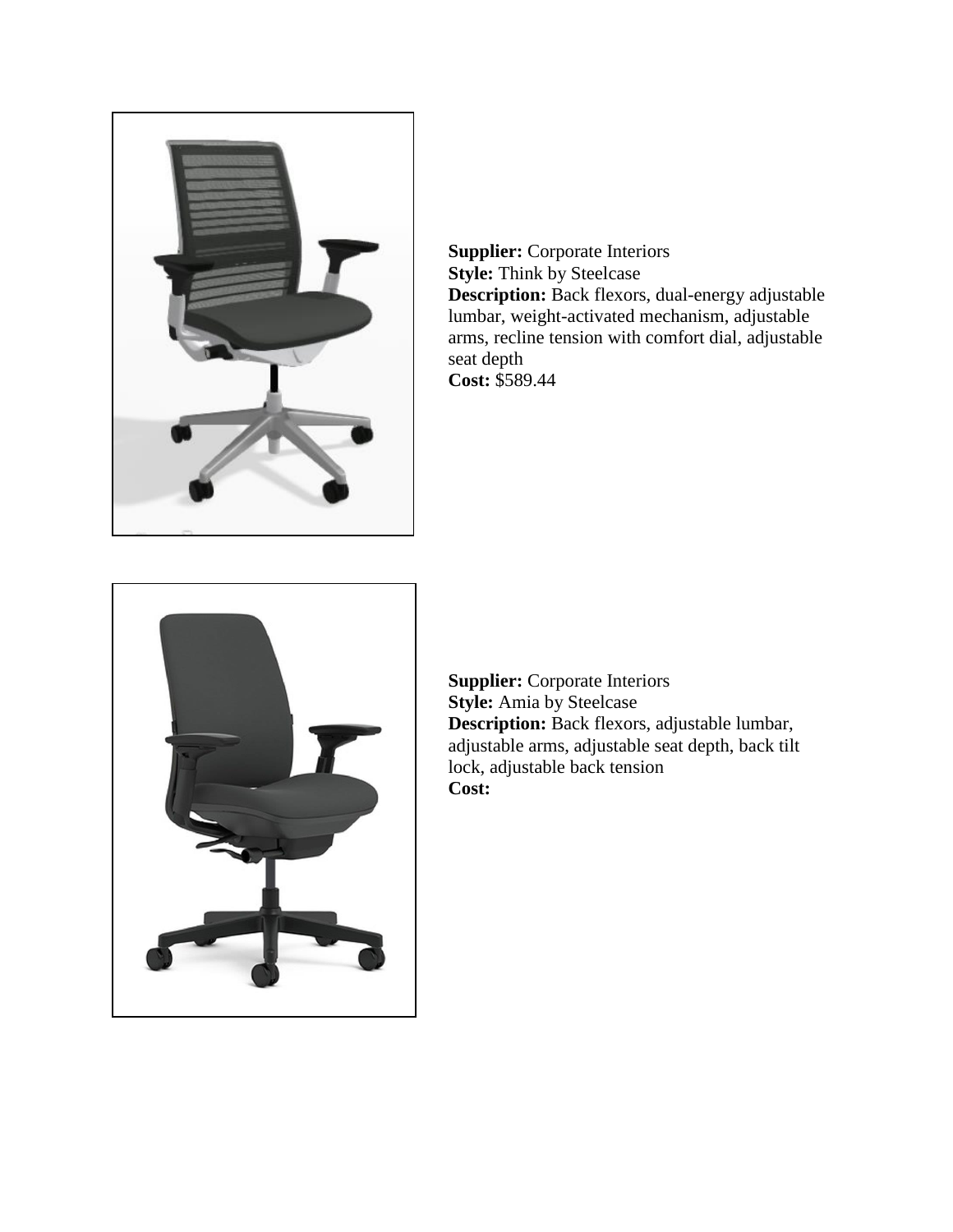

**Supplier:** W.B. Mason **Style:** TempurPedic **Description:** Tilt lock, adjustable back, adjustable lumbarsupport, adjustable armrests, adjustable seat pan, adjustable height **Cost:** \$495



**Supplier:** Haworth **Style:** Very **Description:** Pneumatic height adjustment, 4D armrests, adjustable lumbar, tilt lock, adjustable seat **Cost:** \$483.90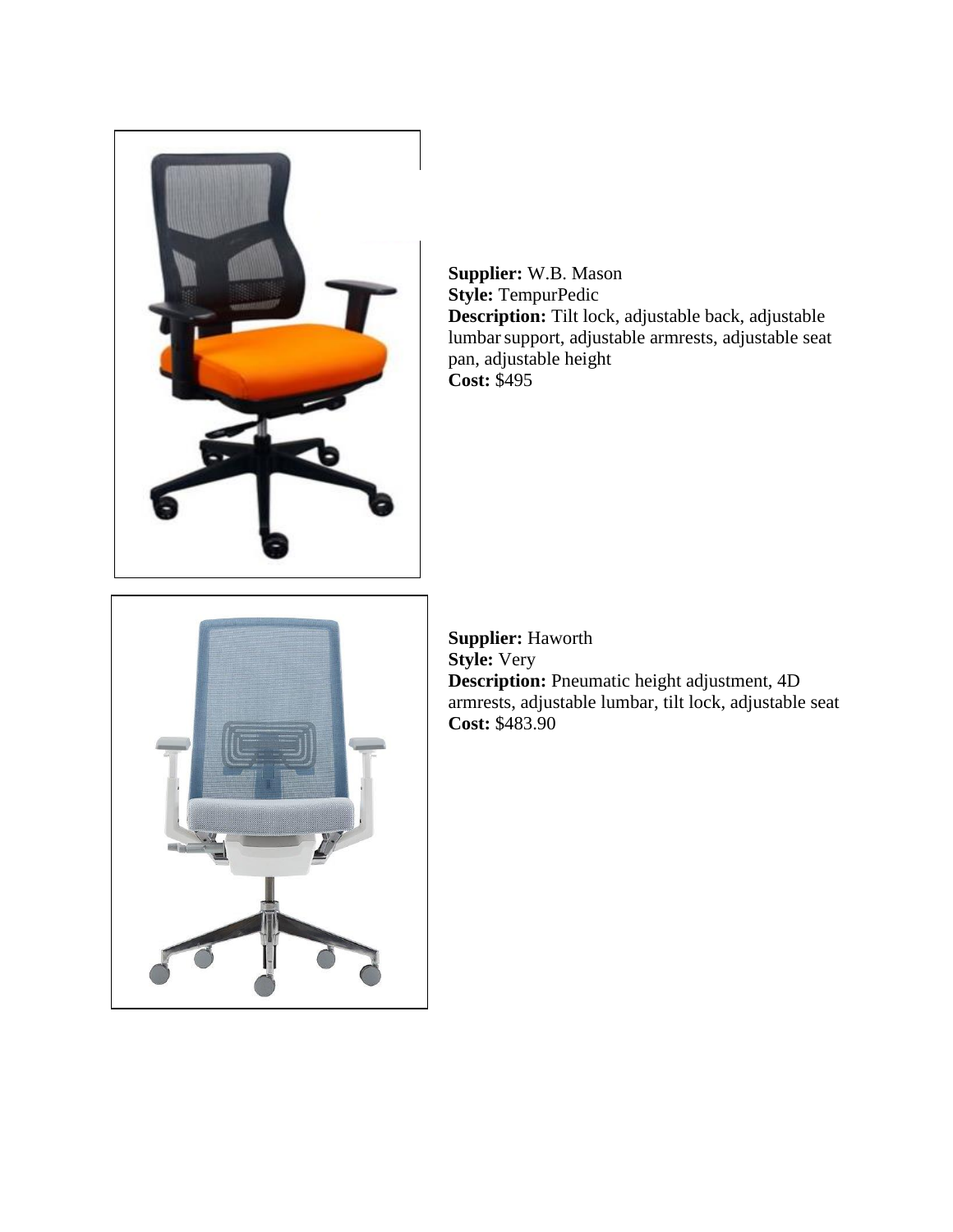

**Supplier:** Haworth **Style:** Soji **Description:** Pneumatic height adjustment, 4D armrests, adjustable lumbar, tilt lock, adjustable seat **Cost:** \$472.28



**Supplier:** Knoll **Style:** Regeneration **Description:** Height adjustable, height adjustable armrests, flex back **Cost:** \$445.00